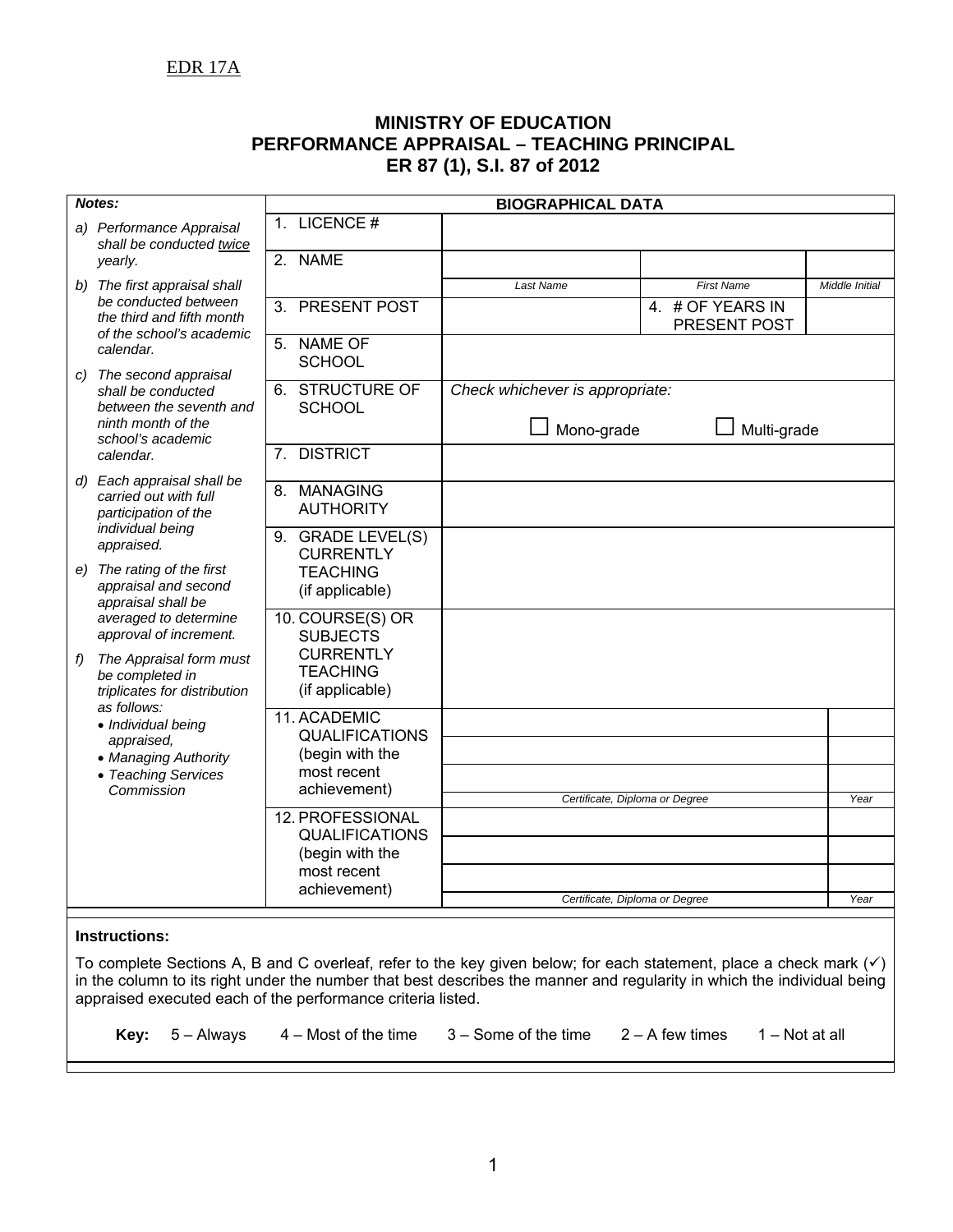| A. LEADERSHIP AND MANAGEMENT                                                                   |     |     |     |              |   |
|------------------------------------------------------------------------------------------------|-----|-----|-----|--------------|---|
| <b>Strategic Leadership</b>                                                                    | 5   | 4   | 3   | $\mathbf{2}$ | 1 |
| School policies and practices are congruent with the shared school vision and mission          |     |     |     |              |   |
| The school's strategic plan is informed by the results of a school-wide assessment             |     |     |     |              |   |
| Administrative processes are organized and/or supervised as required                           |     |     |     |              |   |
| Appropriate problem-solving techniques are utilized to resolve challenges or issues            |     |     |     |              |   |
| School developmental plans are spearheaded and/or monitored effectively                        |     |     |     |              |   |
| Day-to-day operational plans and processes are managed proactively and efficiently             |     |     |     |              |   |
|                                                                                                |     |     |     |              |   |
| <b>Score</b>                                                                                   |     | /30 |     |              |   |
| <b>Organizational Leadership</b>                                                               |     |     |     |              |   |
| Day-to-day basic maintenance of equipment and facilities are carried out expeditiously         |     |     |     |              |   |
| Annual and supplemental budgets are drafted and/or adjusted in consultation with staff         |     |     |     |              |   |
| The financial and other business transactions are conducted in accordance with the approved    |     |     |     |              |   |
| financial management system                                                                    |     |     |     |              |   |
| Physical resources are utilized and managed effectively                                        |     |     |     |              |   |
| The state of school buildings and grounds are monitored and maintained appropriately           |     |     |     |              |   |
| Teaching and other non-instructional functions are equitably distributed among staff           |     |     |     |              |   |
| A transparent information system is supported to maintain accurate school records              |     |     |     |              |   |
|                                                                                                |     |     |     |              |   |
| <b>Score</b>                                                                                   |     | /35 |     |              |   |
| <b>Instructional Leadership</b>                                                                | 5   | 4   | 3   | $\mathbf 2$  | 1 |
| Quality assurance practices are aligned to the school's mission and policies                   |     |     |     |              |   |
| Staff professional development needs are identified and addressed systematically               |     |     |     |              |   |
| The performance of all staff members are appraised fairly and consistently                     |     |     |     |              |   |
| The school curriculum is based on national development priorities and emerging global trends   |     |     |     |              |   |
| The enacted curriculum is supervised consistently using a systematic process                   |     |     |     |              |   |
| Supervisory activities and the supporting documentation are aligned to a clinical process      |     |     |     |              |   |
| Mentoring, coaching, conferencing and other supervisory techniques are utilized                |     |     |     |              |   |
| systematically to support instructional processes                                              |     |     |     |              |   |
| Teaching and learning challenges are handled consistently and proactively                      |     |     |     |              |   |
| Relevant and meaningful long- and short-term instructional plans are monitored carefully       |     |     |     |              |   |
|                                                                                                |     |     |     |              |   |
| <b>Score</b>                                                                                   | /45 |     |     |              |   |
| <b>Collaborative and Ethical Leadership</b>                                                    | 5   | 4   | 3   | $\mathbf{2}$ | 1 |
| Duties relating to Board and/or School Committees are carried out judiciously                  |     |     |     |              |   |
| School policies and rules are shared with parents and other stakeholders in a timely manner    |     |     |     |              |   |
| Meetings with parents/guardians are conducted periodically                                     |     |     |     |              |   |
| Members of the school community are encouraged to participate in school activities             |     |     |     |              |   |
| Collaboration with organizations and other community stakeholders to address conditions        |     |     |     |              |   |
| affecting student learning and development is facilitated as required                          |     |     |     |              |   |
| Oral and written communications to members of the school community are used appropriately      |     |     |     |              |   |
| The participation of students in inter and intra-school activities is promoted and facilitated |     |     |     |              |   |
| The confidentiality of student, staff and other school records is promoted and maintained      |     |     |     |              |   |
|                                                                                                |     |     |     |              |   |
| Score:                                                                                         |     |     | /40 |              |   |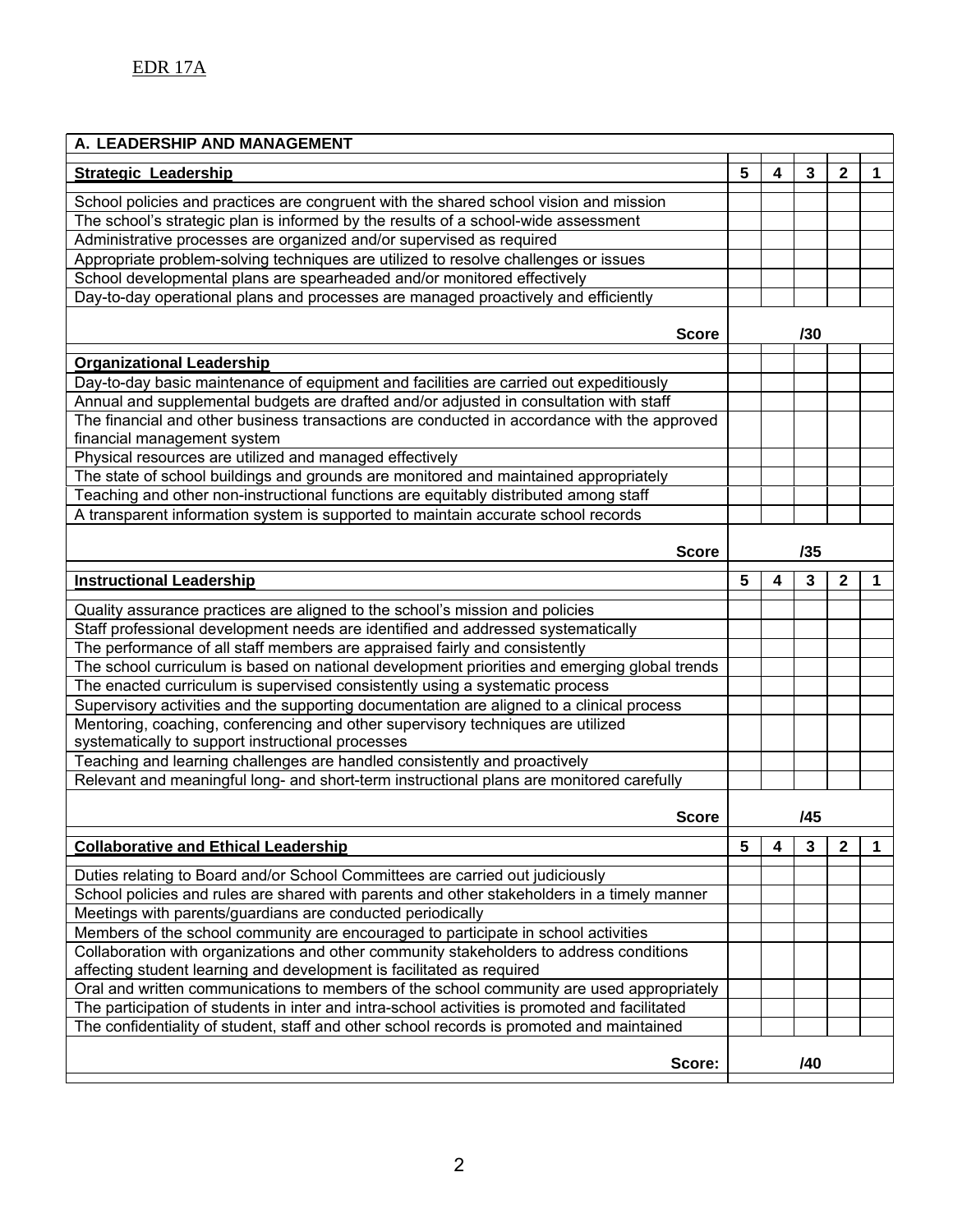| <b>B. PEDAGOGICAL PERFORMANCE</b>                                                                                                           |   |   |     |              |   |
|---------------------------------------------------------------------------------------------------------------------------------------------|---|---|-----|--------------|---|
| <b>Planning, Preparation and Record Keeping</b>                                                                                             | 5 | 4 | 3   | $\mathbf{2}$ | 1 |
| Lessons plans are available upon request                                                                                                    |   |   |     |              |   |
| Lesson plans are relevant to and in accordance with course outline/units of work                                                            |   |   |     |              |   |
| Objectives in lessons are appropriate, clearly stated and valuable to learners                                                              |   |   |     |              |   |
| The content of lessons are valid, accurate, and logically structured                                                                        |   |   |     |              |   |
| Methods/strategies/activities used in lessons are learner-focused, content appropriate and                                                  |   |   |     |              |   |
| cater to a variety of learners' needs                                                                                                       |   |   |     |              |   |
| Assessment strategies are appropriately aligned to the content and objective(s) of lessons                                                  |   |   |     |              |   |
| Technology and/or other instructional aids are adequately selected and well designed                                                        |   |   |     |              |   |
| Instructional plans generally demonstrate the teacher's command of the knowledge, skills and<br>attitudes of the subject/area of study      |   |   |     |              |   |
| Reflective thinking is evident in the evaluations of lessons                                                                                |   |   |     |              |   |
| Assessment and other pertinent student records are properly maintained                                                                      |   |   |     |              |   |
| Score:                                                                                                                                      |   |   | /50 |              |   |
| <b>Instruction and Assessment</b>                                                                                                           | 5 | 4 | 3   | $\mathbf{2}$ | 1 |
| Introductory activities are based on students' previous knowledge and suitable for the<br>development of lessons                            |   |   |     |              |   |
| Presentation of ideas and explanations are clear and helpful with appropriate use of language<br>to facilitate meaningful learning          |   |   |     |              |   |
| Questions and questioning techniques and are effective and encourage higher level thinking                                                  |   |   |     |              |   |
| Instructional strategies enable students to develop understanding of key concepts, skills                                                   |   |   |     |              |   |
| and/or attitudes                                                                                                                            |   |   |     |              |   |
| Instructional strategies are varied and responsive to students' learning needs                                                              |   |   |     |              |   |
| Individualized and/or group activities are purposeful, well-facilitated and engage students as<br>active participants in their own learning |   |   |     |              |   |
| Assessment strategies indicate the extent to which students have met the objective(s)                                                       |   |   |     |              |   |
| The results of assessments inform follow-up instructional plans                                                                             |   |   |     |              |   |
| Verbal and/or written feedback to students is meaningful and immediate                                                                      |   |   |     |              |   |
| Technology and/or other instructional aids are used creatively and effectively                                                              |   |   |     |              |   |
| Score:                                                                                                                                      |   |   | /50 |              |   |
|                                                                                                                                             |   |   |     |              |   |
| <b>Learning Environment</b>                                                                                                                 | 5 | 4 | 3   | 2            | 1 |
| An appropriate classroom management plan (including rules and procedures) has been<br>developed and clearly communicated to students        |   |   |     |              |   |
| A clearly articulated classroom management strategy is consistently applied                                                                 |   |   |     |              |   |
| Lesson activities are appropriately sequenced and adequately timed for the students to<br>maximize on their involvement in the lesson       |   |   |     |              |   |
| Positive student-student and student-teacher interactions are evident                                                                       |   |   |     |              |   |
| The use of praise and other motivational techniques are used appropriately and effectively                                                  |   |   |     |              |   |
| Learner diversity (gender, language, experiences, etc.) is acknowledged and respected                                                       |   |   |     |              |   |
| Relevance of the lessons to students' interests and abilities is apparent                                                                   |   |   |     |              |   |
| Instructional aids are creatively displayed as appropriate to reinforce content taught                                                      |   |   |     |              |   |
| Creative management of the physical conditions make the classroom clean and attractive                                                      |   |   |     |              |   |
| Creative management of the physical conditions make the classroom safe for students                                                         |   |   |     |              |   |
| Score:                                                                                                                                      |   |   | /50 |              |   |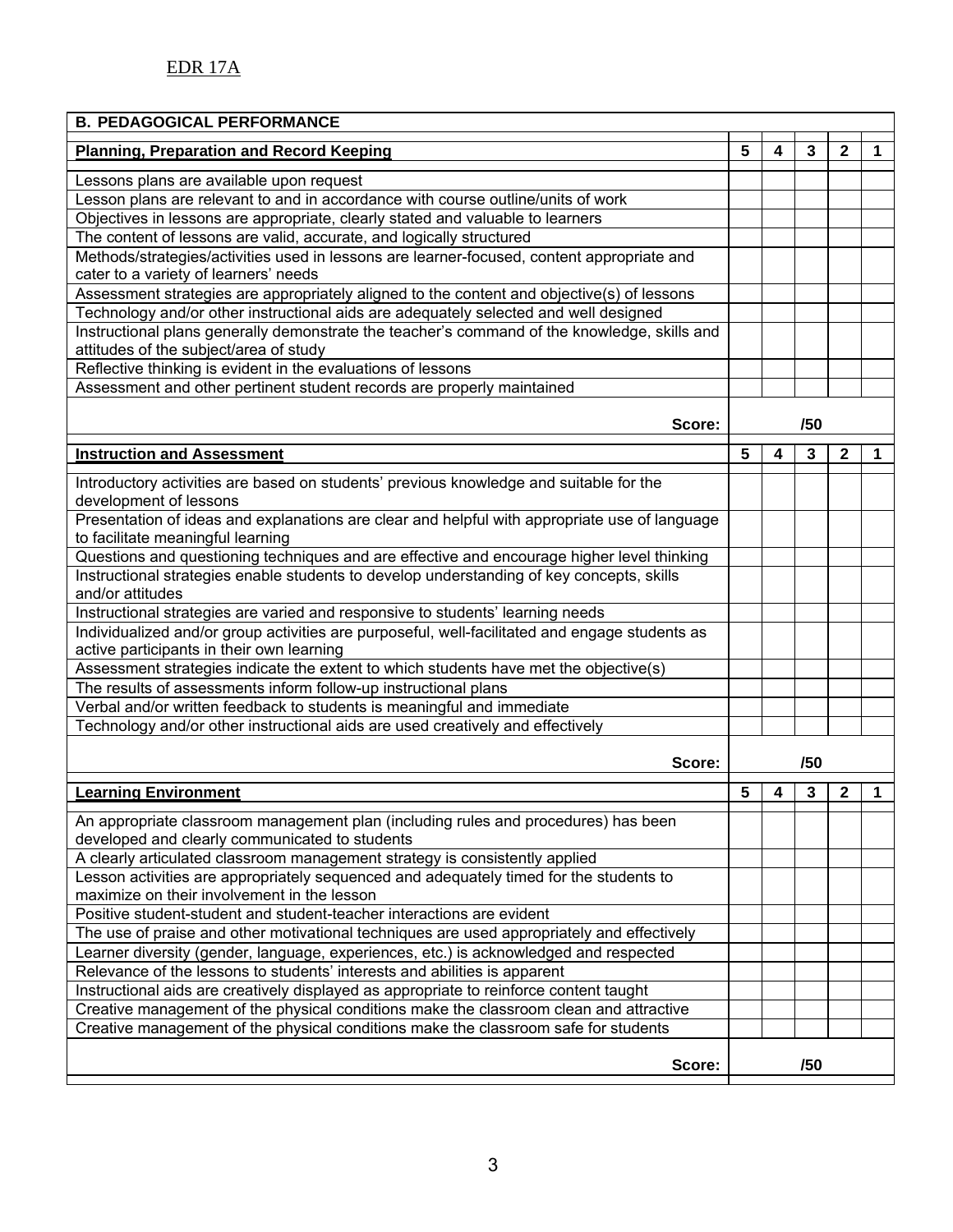| <b>C. PROFESSIONALISM</b>                                                                                                                                     |   |   |     |              |   |
|---------------------------------------------------------------------------------------------------------------------------------------------------------------|---|---|-----|--------------|---|
|                                                                                                                                                               | 5 | 4 | 3   | $\mathbf{2}$ | 1 |
|                                                                                                                                                               |   |   |     |              |   |
| Cooperation: usually cooperative, helpful and supportive in carrying out planned activities;                                                                  |   |   |     |              |   |
| Initiative: self-starter; improvises solutions; frequently originates complete suggestions and<br>ideas which provide fresh insight and broader perspectives; |   |   |     |              |   |
| Job Attitude: consistently sustains motivation to do best possible job; conscientious and                                                                     |   |   |     |              |   |
| enthusiastic in carrying out tasks; does more than his/her share of work when required;                                                                       |   |   |     |              |   |
| Reliability under Pressure: unflustered, calm and reliable; capable of dealing with crises<br>and emergencies without losing balance;                         |   |   |     |              |   |
| Attendance and Punctuality: usually punctual to school and classes; begins work                                                                               |   |   |     |              |   |
| immediately and is present on the job during regular working hours; is normally present to<br>participate in other non-instructional school activities;       |   |   |     |              |   |
| Dependability: carries out responsibilities without being checked on; seeks advice as                                                                         |   |   |     |              |   |
| appropriate and brings difficulties to the attention of the administration when necessary;                                                                    |   |   |     |              |   |
| Leadership: inspires collaboration; facilitates progress; promotes school vision and mission                                                                  |   |   |     |              |   |
| Self-Evaluation/Reflection: inspires independent thinking; engages in reflective practice;                                                                    |   |   |     |              |   |
| Professional Growth and Development: engages in professional learning opportunities                                                                           |   |   |     |              |   |
| Deportment and Conduct: acts in compliance with school and other education rules;                                                                             |   |   |     |              |   |
| comports self in a manner that is consistent with the teaching profession;                                                                                    |   |   |     |              |   |
| Score:                                                                                                                                                        |   |   | /50 |              |   |
| SPECIFIC COMMENTS ON LESSON OBSERVED FOR THIS APPRAISAL EXERCISE (use additional sheets if<br>necessary)                                                      |   |   |     |              |   |
| <b>Planning and Preparation</b><br><b>Instruction and Assessment</b>                                                                                          |   |   |     |              |   |
| <b>Learning Environment</b>                                                                                                                                   |   |   |     |              |   |
|                                                                                                                                                               |   |   |     |              |   |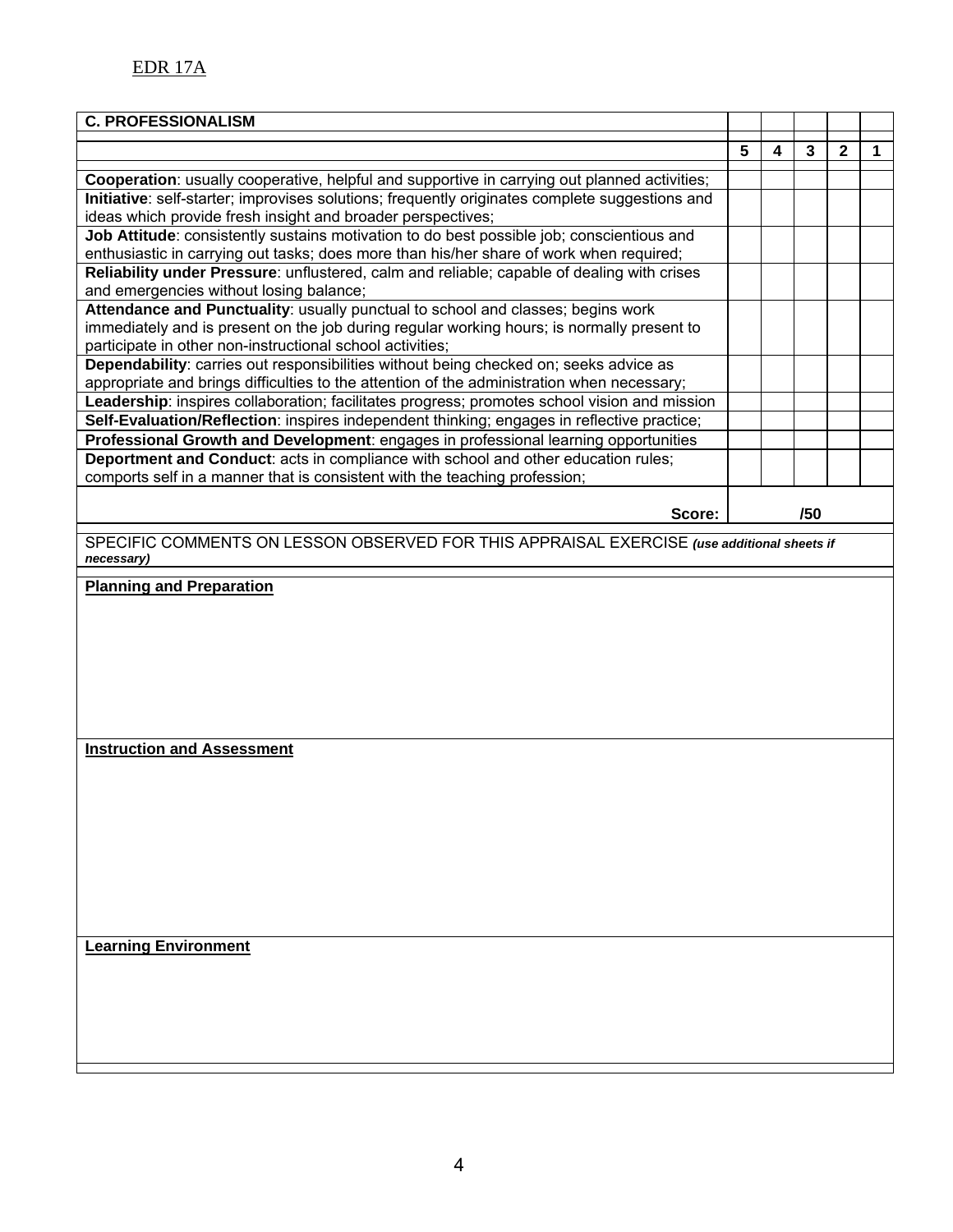## EDR 17A

|                                                                                            | D. PERFORMANCE RATING: Use the following steps to calculate the Performance Rating                                                                                                                                                                                                                                                                                                                                                                                                                                                      |                                                           |        |                          |  |  |  |  |
|--------------------------------------------------------------------------------------------|-----------------------------------------------------------------------------------------------------------------------------------------------------------------------------------------------------------------------------------------------------------------------------------------------------------------------------------------------------------------------------------------------------------------------------------------------------------------------------------------------------------------------------------------|-----------------------------------------------------------|--------|--------------------------|--|--|--|--|
| (1)                                                                                        | Section A: Strategic Leadership                                                                                                                                                                                                                                                                                                                                                                                                                                                                                                         |                                                           | Score: | /30<br>$\equiv$          |  |  |  |  |
|                                                                                            | Section A: Organizational Leadership                                                                                                                                                                                                                                                                                                                                                                                                                                                                                                    |                                                           | Score: | /35<br>$=$               |  |  |  |  |
|                                                                                            | Section A: Instructional Leadership                                                                                                                                                                                                                                                                                                                                                                                                                                                                                                     |                                                           | Score: | /45<br>$\qquad \qquad =$ |  |  |  |  |
|                                                                                            | Section A:Collaborative and Ethical Leadership                                                                                                                                                                                                                                                                                                                                                                                                                                                                                          |                                                           | Score: | /40<br>$=$               |  |  |  |  |
|                                                                                            | Section B: Planning, Preparation and Record Keeping                                                                                                                                                                                                                                                                                                                                                                                                                                                                                     |                                                           | Score: | /50<br>$\qquad \qquad =$ |  |  |  |  |
|                                                                                            | Section B: Instruction and Assessment                                                                                                                                                                                                                                                                                                                                                                                                                                                                                                   |                                                           | Score: | /50<br>$\qquad \qquad =$ |  |  |  |  |
|                                                                                            | Section B: Learning Environment                                                                                                                                                                                                                                                                                                                                                                                                                                                                                                         |                                                           | Score: | /50<br>$\qquad \qquad =$ |  |  |  |  |
|                                                                                            | Section C: Professionalism                                                                                                                                                                                                                                                                                                                                                                                                                                                                                                              |                                                           | Score: | /50<br>$=$               |  |  |  |  |
| (2)                                                                                        | Sum of Scores (from (1) above)                                                                                                                                                                                                                                                                                                                                                                                                                                                                                                          |                                                           |        | /350<br>$\equiv$         |  |  |  |  |
| (3)                                                                                        | Rating                                                                                                                                                                                                                                                                                                                                                                                                                                                                                                                                  | Sum of Scores<br>70                                       |        | $\equiv$                 |  |  |  |  |
|                                                                                            | <b>E. CATEGORIES OF RATINGS</b>                                                                                                                                                                                                                                                                                                                                                                                                                                                                                                         |                                                           |        |                          |  |  |  |  |
|                                                                                            | <b>CATEGORY 1:</b> Ineffective $(0.0 - 1.5)$<br><b>CATEGORY 2:</b> Marginal $(1.6 - 2.5)$<br><b>CATEGORY 3: Satisfactory <math>(2.6 - 3.6)</math></b><br><b>CATEGORY 4: Proficient <math>(3.7 - 4.4)</math></b><br><b>CATEGORY 5:</b> Distinguished $(4.5 - 5.0)$                                                                                                                                                                                                                                                                       |                                                           |        |                          |  |  |  |  |
| <b>F. INCREMENT</b>                                                                        |                                                                                                                                                                                                                                                                                                                                                                                                                                                                                                                                         |                                                           |        |                          |  |  |  |  |
|                                                                                            | Teaching Principals rated in Categories 3, 4 and 5 shall have Annual Increment APPROVED.<br>Teaching Principals rated in Category 2 shall have Annual Increment:<br>WITHHELD where progress made between the first and second appraisal pending further<br>$\circ$<br>evaluative reports within three months of the second appraisal to affirm continued progress.<br>DEFERRED if no progress is made between the first and second appraisal<br>$\circ$<br>Teaching Principals rated in Category 1 shall have Annual Increment STOPPED. |                                                           |        |                          |  |  |  |  |
| Rating at 1st Appraisal: _________<br>Rating at 2nd Appraisal: ________<br>Average Rating: |                                                                                                                                                                                                                                                                                                                                                                                                                                                                                                                                         |                                                           |        |                          |  |  |  |  |
|                                                                                            | Increment Approved                                                                                                                                                                                                                                                                                                                                                                                                                                                                                                                      | Increment Stopped                                         |        |                          |  |  |  |  |
|                                                                                            | <b>Increment Deferred</b>                                                                                                                                                                                                                                                                                                                                                                                                                                                                                                               | Increment Withheld (Subject to further Evaluative Report) |        |                          |  |  |  |  |
|                                                                                            | Rating after further Evaluative Reports:                                                                                                                                                                                                                                                                                                                                                                                                                                                                                                | <b>Increment Approved</b>                                 |        | Increment Stopped        |  |  |  |  |

٦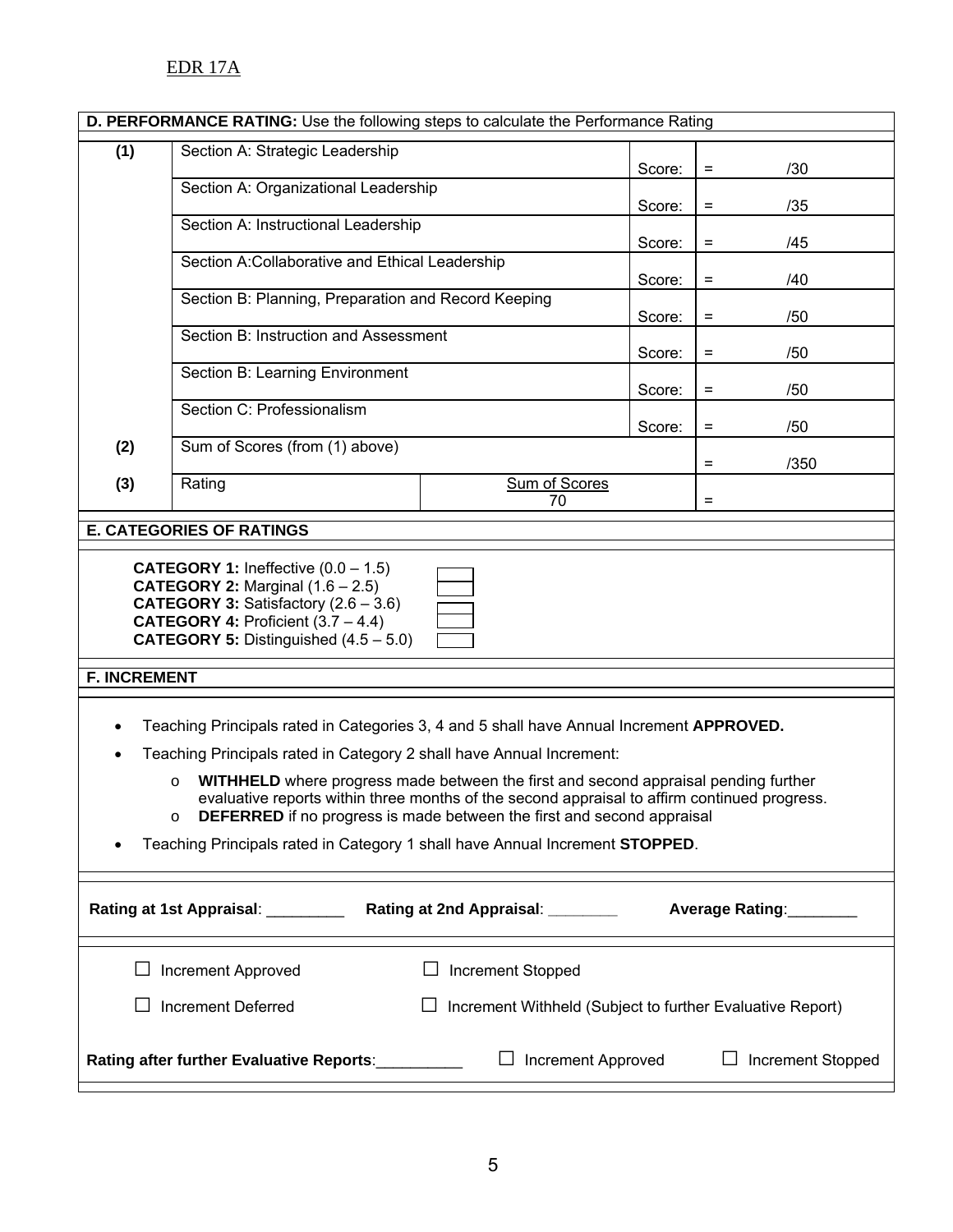## EDR 17A

| <b>G. PROFESSIONAL DEVELOPMENT</b>                                                                                                                                                                                            |                          |     |                      |   |
|-------------------------------------------------------------------------------------------------------------------------------------------------------------------------------------------------------------------------------|--------------------------|-----|----------------------|---|
| 1. Based on the foregoing Appraisal, could the Teaching Principal's performance in this present post be improved<br>by training?                                                                                              | YES <sub>I</sub>         | - 1 | NO [                 |   |
| 2. If the answer to (1) is yes, specify nature of training required.                                                                                                                                                          |                          |     |                      |   |
|                                                                                                                                                                                                                               |                          |     |                      |   |
| 3. Can the training requirement specified in (2) above be provided by:                                                                                                                                                        |                          |     |                      |   |
| a) the Ministry of Education?<br>b) the Managing Authority of the School?<br>c) Any institution or organization within the Country of Belize?                                                                                 | YES[]<br>YES[]<br>YES[ 1 |     | NO [<br>NO [<br>NO [ | L |
| 4. If the answer to 3 (c) is yes, specify:                                                                                                                                                                                    |                          |     |                      |   |
| d) the organization or institution: example and a series of the original state of the series of the series of the series of the series of the series of the series of the series of the series of the series of the series of |                          |     |                      |   |
| e) whether the training will require full-time or part-time attendance with brief details;                                                                                                                                    |                          |     |                      |   |
| the duration of time required to complete the training: Later and the duration of time required to complete the training:<br>f)                                                                                               |                          |     |                      |   |
| g) the degree, or other qualification to be received at successful completion of training.                                                                                                                                    |                          |     |                      |   |
| 5. If the training identified in (2) above is only available abroad, specify the duration required to complete the course<br>of training and the qualification to be received on successful completion.                       |                          |     |                      |   |
| 6. In the light of the Teaching Principal's training needs, does he/she possess the matriculation requirements (if<br>applicable) to undertake the course of training specified?<br>YES[ ]<br>NO [ ]                          | <b>NOT APPLICABLE [</b>  |     |                      |   |
| 7. If the answer to (6) is no, what arrangements if any, will the Teaching Principal make to acquire the necessary<br>matriculation requirements?                                                                             |                          |     |                      |   |
| Complete (8) below for second Appraisal only                                                                                                                                                                                  |                          |     |                      |   |
| 8. What training courses or seminars have the Teaching Principal attended and/or what qualifications have he/she<br>obtained during the year prior to this Report?                                                            |                          |     |                      |   |
|                                                                                                                                                                                                                               |                          |     |                      |   |
|                                                                                                                                                                                                                               |                          |     |                      |   |
|                                                                                                                                                                                                                               |                          |     |                      |   |